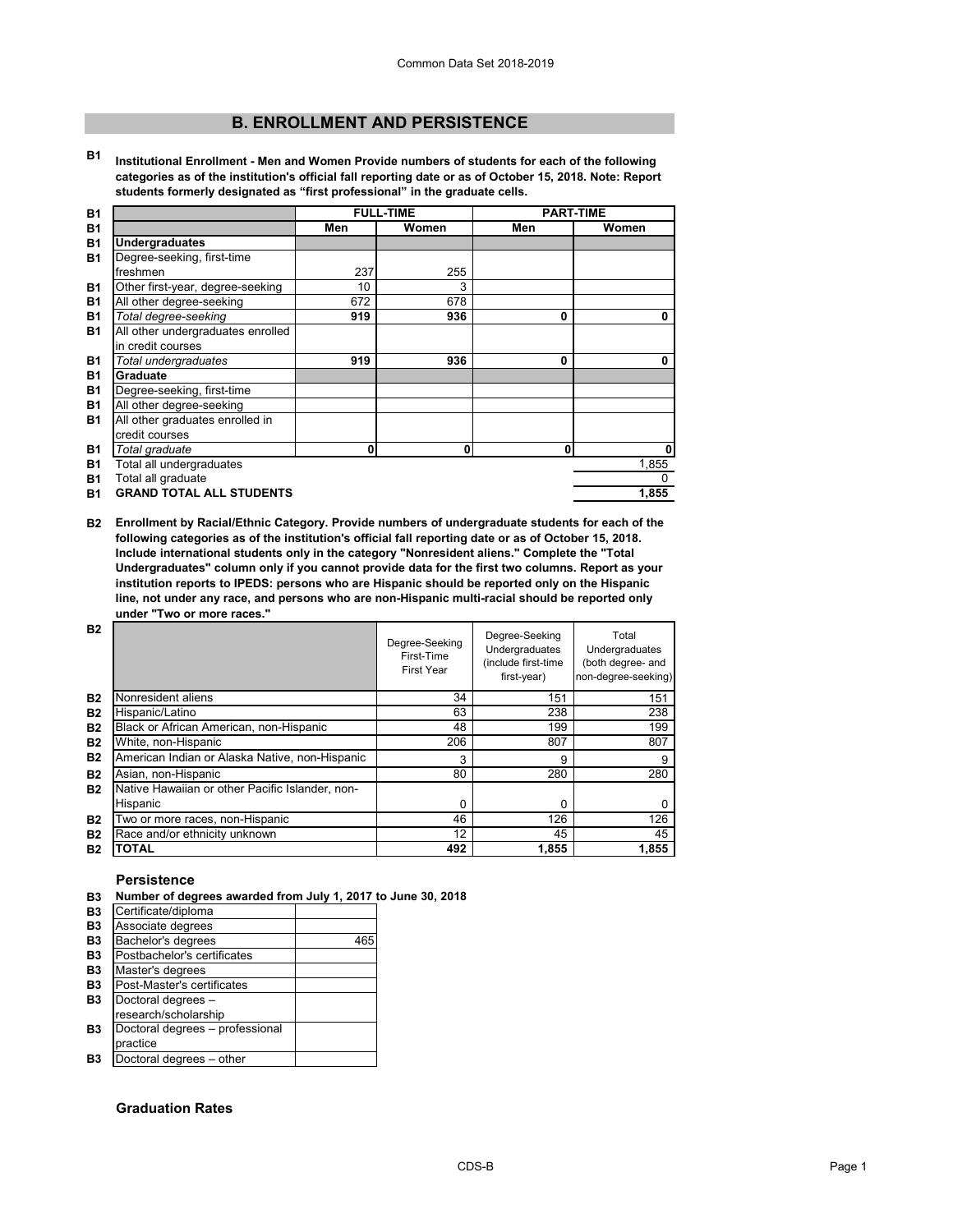The items in this section correspond to data elements collected by the IPEDS Web-based Data Collection System's Graduation Rate Survey (GRS). For complete instructions and definitions of data elements, see the IPEDS GRS Forms and Instructions for the 2017-18 Survey

## **For Bachelor's or Equivalent Institutions**

In the following section for bachelor's or equivalent programs, please disaggregate the Fall 2011 and Fall 2012 cohorts (formerly CDS B4-B11) into four groups:

• Students who received a Federal Pell Grant\*

• Recipients of a subsidized Stafford Loan who did not receive a Pell Grant

• Students who did not receive either a Pell Grant or a subsidized Stafford Loan

• Total (all students, regardless of Pell Grant or subsidized loan status)

\*Students who received both a Federal Pell Grant and a subsidized Stafford Loan should be reported in the "Recipients of a Federal Pell Grant" column.

For each graduation rate grid below, the numbers in the first three columns for Questions A-G should sum to the cohort total in the fourth column (formerly CDS B4-B11).

#### *Fall 2012 Cohort*

|                                       |                                                                                                                                                                                                                                                                             | <b>Recipients of</b><br>a Federal Pell<br>Grant | Recipients of a<br><b>Subsidized</b><br><b>Stafford Loan</b><br>who did not<br>receive a Pell<br>Grant | <b>Students who</b><br>did not receive<br>either a Pell<br>Grant or a<br>subsidized<br><b>Stafford Loan</b> | Total (sum of 3<br>columes to the<br>left) |
|---------------------------------------|-----------------------------------------------------------------------------------------------------------------------------------------------------------------------------------------------------------------------------------------------------------------------------|-------------------------------------------------|--------------------------------------------------------------------------------------------------------|-------------------------------------------------------------------------------------------------------------|--------------------------------------------|
| For<br>mer<br>ly<br><b>B4</b>         | A- Initital 2012 cohort of first-time, full-time<br>bachelor's (or equivalent) degree seeking<br>undergraduate-students                                                                                                                                                     | 180                                             | 32                                                                                                     | 351                                                                                                         | 463                                        |
| For<br>mer<br>ly<br><b>B5</b>         | B- Of the initial 2012 cohort, how many did not<br>persist and did not graduate for the following<br>reasons: deceased, permanently disabled, armed<br>forces, foreign aid service of the federal<br>government, or official church missions; total<br>allowable exclusions | $\Omega$                                        | 0                                                                                                      | 0                                                                                                           | 0                                          |
| For<br>mer<br>ly<br><b>B6</b>         | C- Final 2012 cohort, after adjusting for<br>allowable exclusions                                                                                                                                                                                                           | 80                                              | 32                                                                                                     | 351                                                                                                         | 463                                        |
| For<br>mer<br>ly<br><b>B7</b>         | D - Of the initial 2012 cohort, how many<br>completed the program in four years or<br>less (by Aug. 31, 2016)                                                                                                                                                               | 64                                              | 23                                                                                                     | 305                                                                                                         | 392                                        |
| For<br>mer<br>ly<br><b>B8</b>         | E - Of the initial 2012 cohort, how many<br>completed the program in more than four<br>years but in five years or less (after Aug.<br>31, 2016 and by Aug. 31, 2017)                                                                                                        | 8                                               | 5                                                                                                      | 23                                                                                                          | 36                                         |
| For<br>mer<br>ly<br><b>B9</b>         | F - Of the initial 2012 cohort, how many<br>completed the program in more than five<br>years but in six years or less (after Aug.<br>31, 2017 and by Aug. 31, 2018)                                                                                                         | 1                                               | 0                                                                                                      | 3                                                                                                           | 4                                          |
| For<br>mer<br><u>ly</u><br><b>B10</b> | G - Total graduating within six years (sum<br>of lines D, E, and F)                                                                                                                                                                                                         | 73                                              | 28                                                                                                     | 331                                                                                                         | 432                                        |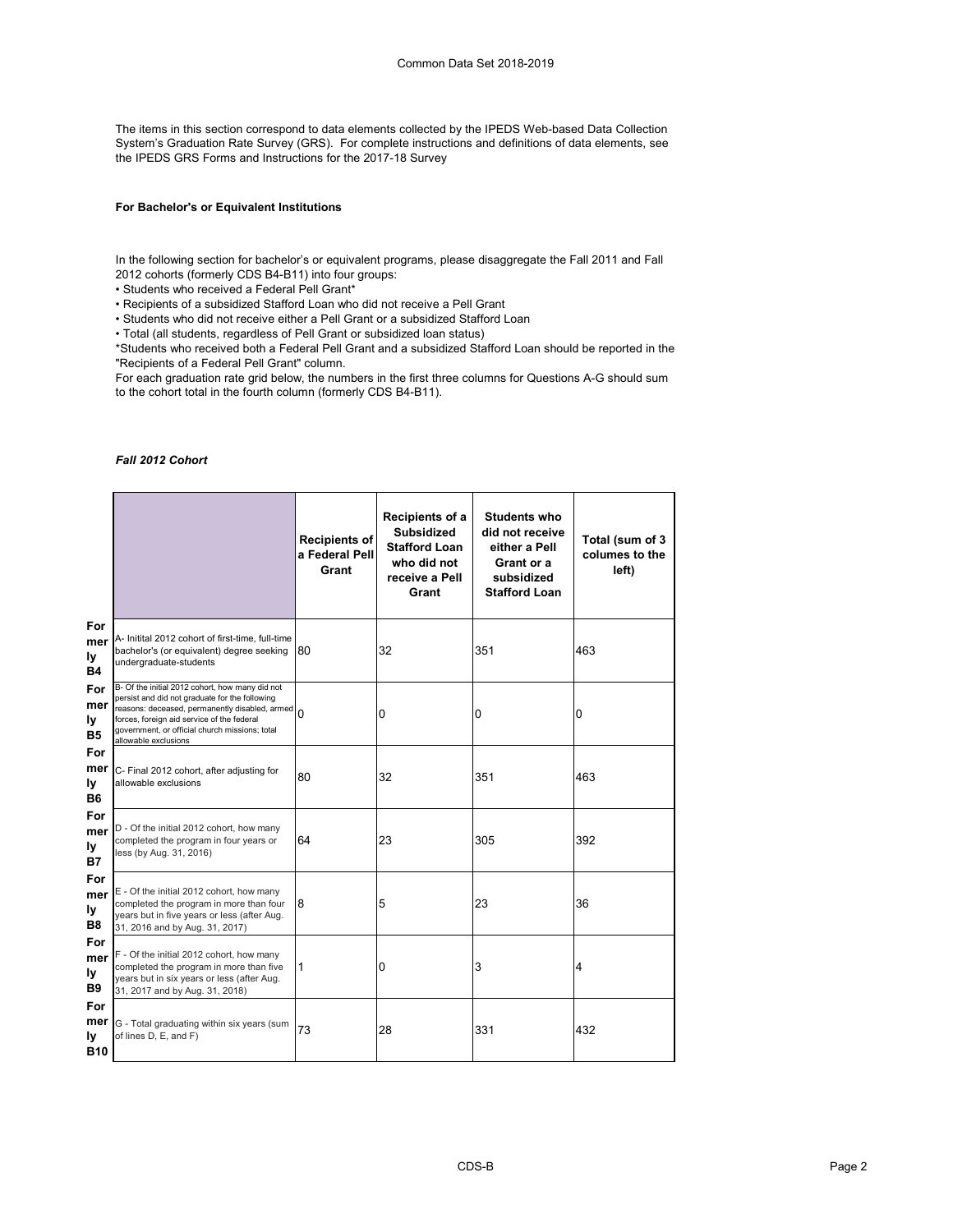# Common Data Set 2018-2019

| For        |                                                                                         |     |     |     |     |
|------------|-----------------------------------------------------------------------------------------|-----|-----|-----|-----|
|            | <b>mer</b> $H - Six-year graduation rate for 2012$<br><b>Iv</b> cohort (G divided by C) | 91% | 88% | 94% | 93% |
| <b>B11</b> |                                                                                         |     |     |     |     |

*Fall 2011 Cohort*

|                                |                                                                                                                                                                                                                                                                             | <b>Recipients of</b><br>a Federal Pell<br>Grant | Recipients of a<br><b>Subsidized</b><br><b>Stafford Loan</b><br>who did not<br>receive a Pell<br>Grant | <b>Students who</b><br>did not receive<br>either a Pell<br>Grant or a<br>subsidized<br><b>Stafford Loan</b> | Total (sum of 3<br>columes to the<br>left) |
|--------------------------------|-----------------------------------------------------------------------------------------------------------------------------------------------------------------------------------------------------------------------------------------------------------------------------|-------------------------------------------------|--------------------------------------------------------------------------------------------------------|-------------------------------------------------------------------------------------------------------------|--------------------------------------------|
| For<br>mer<br>ly<br><b>B4</b>  | A- Initital 2011 cohort of first-time, full-time<br>bachelor's (or equivalent) degree seeking<br>undergraduate-students                                                                                                                                                     | 88                                              | 50                                                                                                     | 323                                                                                                         | 461                                        |
| For<br>mer<br>ly<br><b>B5</b>  | B- Of the initial 2011 cohort, how many did not<br>persist and did not graduate for the following<br>reasons: deceased, permanently disabled, armed<br>forces, foreign aid service of the federal<br>government, or official church missions; total<br>allowable exclusions | $\mathbf 0$                                     | $\mathbf 0$                                                                                            | 1                                                                                                           | 1                                          |
| For<br>mer<br>ly<br><b>B6</b>  | C- Final 2011 cohort, after adjusting for<br>allowable exclusions                                                                                                                                                                                                           | 88                                              | 50                                                                                                     | 322                                                                                                         | 460                                        |
| For<br>mer<br>ly<br><b>B7</b>  | D - Of the initial 2011 cohort, how many<br>completed the program in four years or<br>less (by Aug. 31, 2015)                                                                                                                                                               | 72                                              | 42                                                                                                     | 298                                                                                                         | 412                                        |
| For<br>mer<br>ly<br><b>B8</b>  | E - Of the initial 2011 cohort, how many<br>completed the program in more than four<br>years but in five years or less (after Aug.<br>31, 2015 and by Aug. 31, 2016)                                                                                                        | 7                                               | 4                                                                                                      | 6                                                                                                           | 17                                         |
| For<br>mer<br>ly<br><b>B9</b>  | F - Of the initial 2011 cohort, how many<br>completed the program in more than five<br>years but in six years or less (after Aug.<br>31, 2016 and by Aug. 31, 2017)                                                                                                         | 5                                               | $\mathbf 0$                                                                                            | 4                                                                                                           | 9                                          |
| For<br>mer<br>ly<br><b>B10</b> | G - Total graduating within six years (sum<br>of lines D, E, and F)                                                                                                                                                                                                         | 84                                              | 46                                                                                                     | 308                                                                                                         | 438                                        |
| For<br>mer<br>ly<br><b>B11</b> | H - Six-year graduation rate for 2011<br>cohort (G divided by C)                                                                                                                                                                                                            | 95%                                             | 92%                                                                                                    | 96%                                                                                                         | 95%                                        |

## **For Two-Year Institutions**

Please provide data for the 2015 cohort if available. If 2014 cohort data are not available, provide data for the 2014 cohort.

*2015 Cohort*

| LUIU UUIIUI L                                                                                                                                                                                                                                                                              |  |
|--------------------------------------------------------------------------------------------------------------------------------------------------------------------------------------------------------------------------------------------------------------------------------------------|--|
| <b>B12</b> Initial 2015 cohort, total of first-time, full-time degree/certificate-seeking students:                                                                                                                                                                                        |  |
| <b>B13</b> Of the initial 2015 cohort, how many did not persist and did not graduate for the<br>following reasons: death, permanent disability, service in the armed forces, foreign aid<br>service of the federal government, or official church missions; total allowable<br>exclusions: |  |
| <b>B14</b> Final 2015 cohort, after adjusting for allowable exclusions (Subtract question B13 from<br>question B12):                                                                                                                                                                       |  |